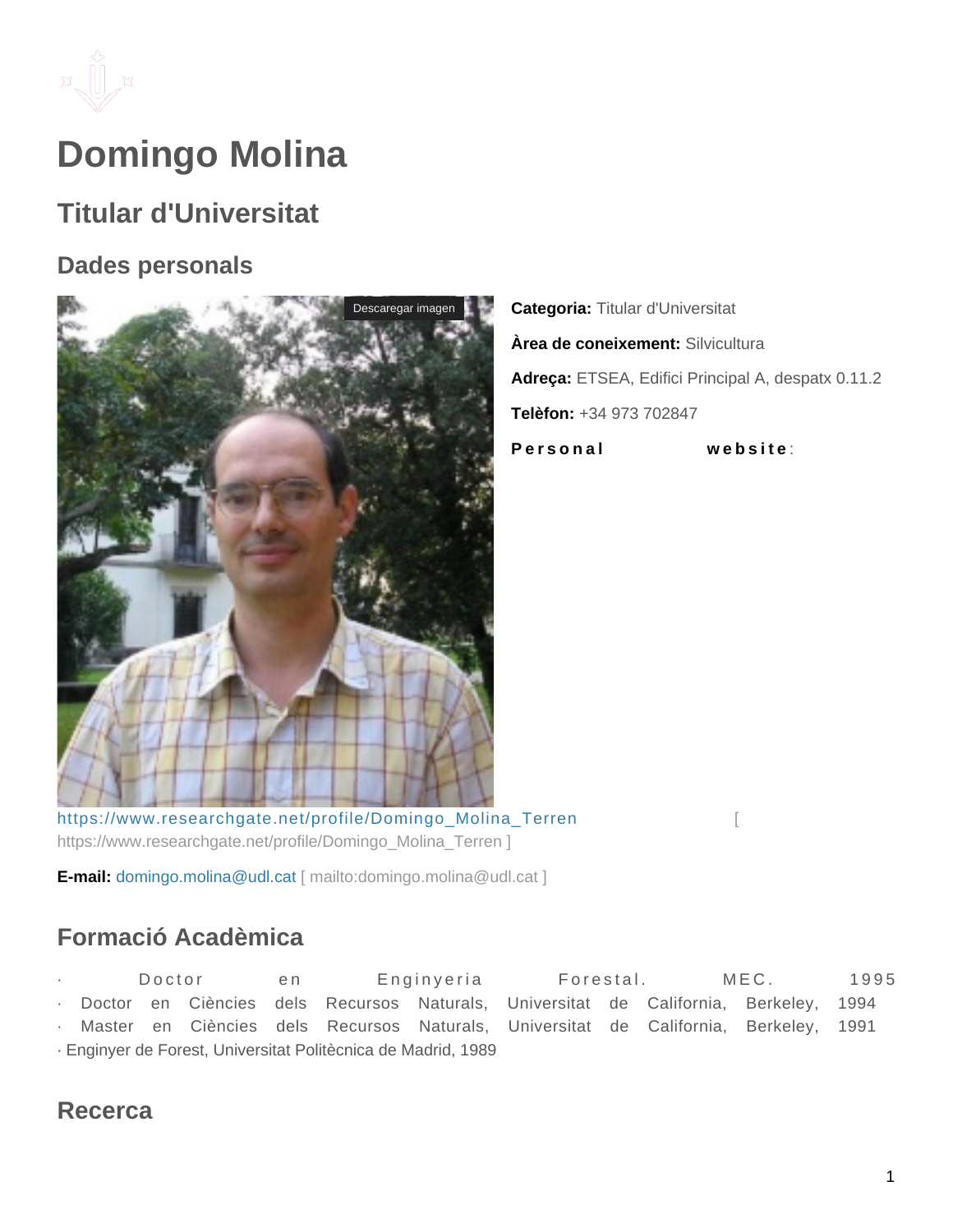

- · Focs forestals
- · Gestió forestal sostenible
- · Emergències en el medi natural
- · Millora de l'educació universitària en enginyeria Forestal i emergències

#### **Docència**

| · FOREST FIRES IN NE SPAIN                                 | Màster Universitari Erasmus Mundus MEDFOR                                          |  |  |  |
|------------------------------------------------------------|------------------------------------------------------------------------------------|--|--|--|
| · PRESCRIBED FIRE LABORATORY                               | Màster Universitari Erasmus Mundus MEDFOR                                          |  |  |  |
| · ANÀLISI I SIMULACIÓ DE FOCS FORESTALS                    | Màster Universitari en Incendis Forestals. Cière<br>Integral                       |  |  |  |
| <b>CREMES PRESCRITES</b>                                   | Màster Universitari en Incendis Forestals.Cièr<br>Integral                         |  |  |  |
| · ESTRATÈGIES I TÀCTIQUES D'EXTINCIÓ                       | Màster Universitari en Incendis Forestals. Cière<br>Integral                       |  |  |  |
| · INVESTIGACIÓ DE CAUSES                                   | Màster Universitari en Incendis Forestals. Cière<br>Integral                       |  |  |  |
| - GESTIÓ DE LA INFORMACIÓ EN EMERGÈNCIES                   | Màster Universitari en Incendis Forestals. Cière<br>Integral                       |  |  |  |
| .ST IN METHODS IN HAZARD ANALYSIS AND<br><b>ASSESSMENT</b> | RISKMäster Universitari Erasmus Mundus Spatial a<br>Modelling in European Forestry |  |  |  |
| -ST IN DISTURBANCE ECOLOGY AND FOREST HEALTH               | Màster Universitari Erasmus Mundus Spatial a<br>Modelling in European Forestry     |  |  |  |

#### **Publicacions Recents**

Blanco Fernández, J., Fajó-Pascual M., y Molina-Terrén, DM. 2017. Factores condicionantes de la calidad del aprendizaje en MasterFUEGO. In Sein-Echaluce Lacleta, M.L., Fidalgo Blanco, A. & García-Peñalvo, F.J. (2017). La innovación docente como misión del profesorado. Actas del IV Congreso Internacional sobre Aprendizaje, Innovación y Competitividad. CINAIC 2017 (4-6 de Octubre de 2017, Zaragoza, España). p. 362-367. Zaragoza. Servicio de Publicaciones Universidad de Zaragoza. DOI 10.26754/CINAIC.2017.000001 <https://docs.google.com/viewer?url=https%3A%2F%2Fzaguan.unizar.es%2Frecord%2F62912%2Ffiles%2F075.pdf> [\[](https://docs.google.com/viewer?url=https%3A%2F%2Fzaguan.unizar.es%2Frecord%2F62912%2Ffiles%2F075.pdf) 

<https://docs.google.com/viewer?url=https%3A%2F%2Fzaguan.unizar.es%2Frecord%2F62912%2Ffiles%2F075.pdf> [\]](https://docs.google.com/viewer?url=https%3A%2F%2Fzaguan.unizar.es%2Frecord%2F62912%2Ffiles%2F075.pdf)

Arteaga C., Nebot E., and Molina-Terrén DM.2017 TOWARDS AN INTEGRATIVE FIRE MANAGEMENT IN Quercus suber L. FORESTS IN NE SPAIN. In INTERNATIONAL CONGRESS ON CORK OAK TREES AND WOODLANDS Conservation, Management, Products and Challenges for the Future, Dettori S., Fligheddu M.R.,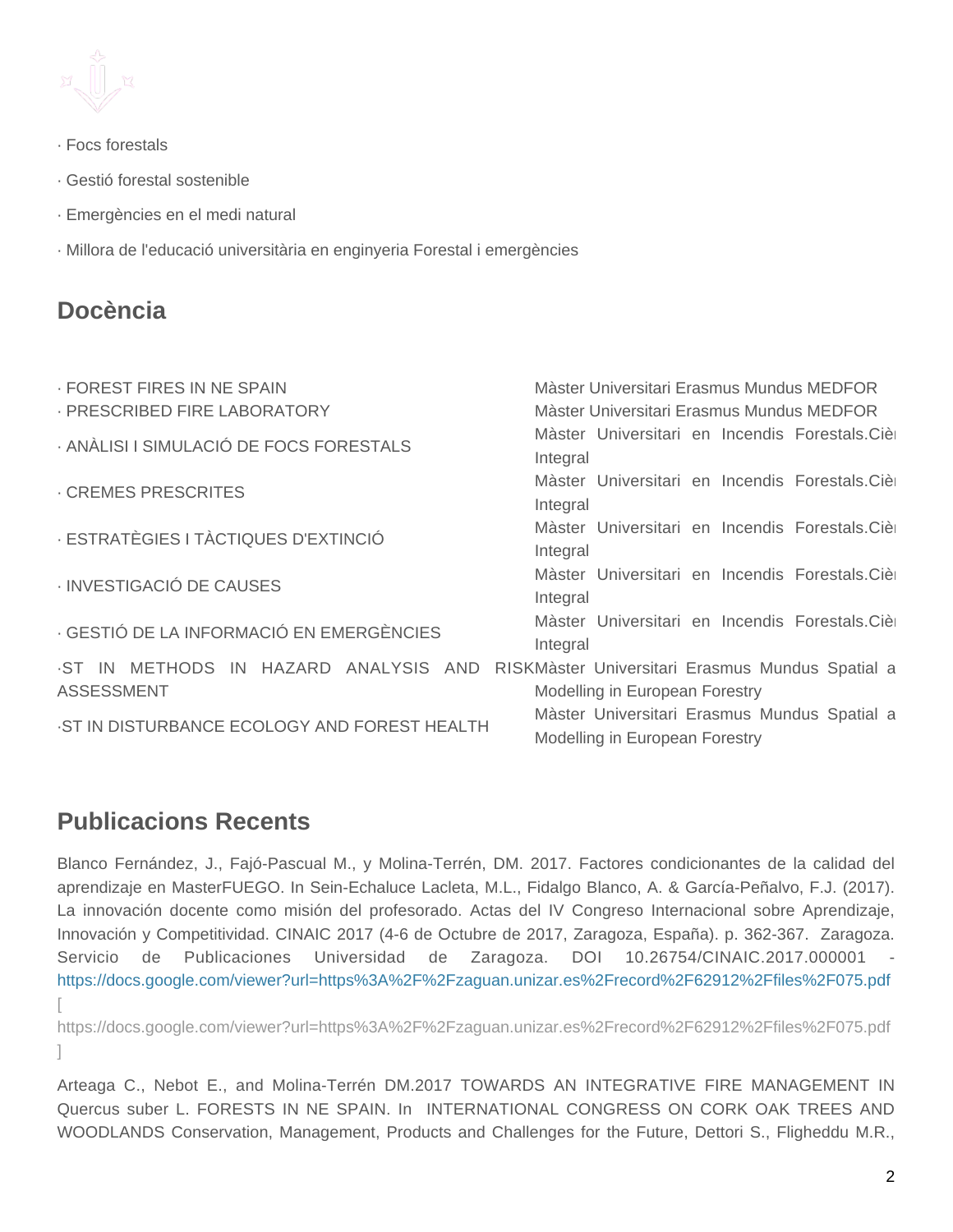

Cillara M. Editors Printed by Università degli Studi di Sassari Centro Stampa p. 60 ISBN 978-88-907678-0-7 DOI <https://doi.org/10.14275/978-88-907678-0-7>[ https://doi.org/10.14275/978-88-907678-0-7

http://www.corkoaksardiniacongress.it/abstract\_book/Book\_of\_abstracts\_CorkOakCongr\_SS2017.pdf [http://www.corkoaksardiniacongress.it/abstract\\_book/Book\\_of\\_abstracts\\_CorkOakCongr\\_SS2017.pdf \]](http://www.corkoaksardiniacongress.it/abstract_book/Book_of_abstracts_CorkOakCongr_SS2017.pdf)

Cardil A, Delogu G, Molina-Terrén DM. 2017. Fatalities in Wildland Fires from 1945 to 2015 in Sardinia (Italy). CERNE v. 23 n. 2 p. 175-184. DOI: 10.1590/01047760201723022266 http://cerne.ufla.br/ojs/index.php/CERNE/article/view/1608/988

Monedero S, Ramirez J, Molina-Terrén DM, Cardil A. 2017. Reverse time simulations with Wildfire Analyst. Enviormental modelling and software 92, 163-168.

Molina-Terrén DM, Cardil A, Kobziar LN. 2016. Practitioner Perceptions of Wildland Fire Management across South Europe and Latin America. *Forests* 2016, 7(9), 184; doi:10.3390/f7090184 http://www.mdpi.com/1999-4907/7/9/184.

Cardil A, Merenciano D, Molina-Terrén DM. 2015. Wildland Fire Typologies and Extreme Temperatures in Spain. Iforest doi: 10.3832/ifor1939-009 http://www.sisef.it/iforest/pdf/?id=ifor1939-009 [http://www.sisef.it/iforest/pdf/?id=ifor1939-009 \]](http://www.sisef.it/iforest/pdf/?id=ifor1939-009)

Molina-Terrén DM, Fry DL, Grillo FF, Cardil A, Stephens SL. 2016. Fire history and management of Pinus canariensis forests on the western Canary Islands Archipelago, Spain, Forest Ecology and Management, Volume 382, 15 December 2016, Pages 184-192, ISSN 0378-1127, http://dx.doi.org/10.1016/j.foreco.2016.10.007.

Cardil A, Molina DM, Oliveres J, Castellnou M. 2016. Fire effects in Pinus uncinata Ram plantations. Forest Systems, 25(1), eSC06, 5 pages DOI: [10.5424/fs/2016251-08919 \[ http://dx.doi.org/10.5424/fs/2016251-08919 \]](http://dx.doi.org/10.5424/fs/2016251-08919). http://revistas.inia.es/index.php/fs/article/view/8919

Temiño-Villota, S., Rodríguez-Trejo, D.A., Molina-Terrén, D.M., Ryan, K. (2016). Modelling initial mortality of Abies religiosa in a crown fire in Mexico. Forest Systems, Volume 25, Issue 1, e047, 12 pages. [http://dx.doi.org/10.5424/fs/2015243-06887 \[ http://dx.doi.org/10.5424/fs/2015243-06887 \]](http://dx.doi.org/10.5424/fs/2015243-06887)

Casals, P., Valor, T., Besalú, A., Molina-Terrén, DM. 2015. Understory fuel load and structure eight to nine years after prescribed burning in Mediterranean pine forests. Forest Ecol. Manage. (2015), [http://dx.doi.org/10.1016/j.foreco.2015.11.050 \[ http://dx.doi.org/10.1016/j.foreco.2015.11.050 \]](http://dx.doi.org/10.1016/j.foreco.2015.11.050)

Molina-Terrén, DM, Cardil A. 2015. Temperature determining larger wildland fires in NE Spain. Theoretical and applied climatology. Published online. DOI: 10.1007/s00704-015-1511-1. <http://link.springer.com/article/10.1007%2Fs00704-015-1511-1#/page-1>[ [http://link.springer.com/article/10.1007%2Fs00704-015-1511-1#/page-1 \]](http://link.springer.com/article/10.1007%2Fs00704-015-1511-1#/page-1)

Artès T, Cardil A, Cortés A, Margalef T, Molina DM, Pelegrín L, Ramírez J. 2015. Forest fire propagation prediction based on overlapping DDDAS forecasts. Procedia Computer Science 51: 1623-1632

Costafreda-Aumedes S, Cardil A, Molina DM, Daniel SN, Mavsar Rm Vega-García C. 2015. Analysis of selected factors influencing fire suppression resources use in Spain using Artificial Neural Networks. Iforest. Published online. doi: 10.3832/ifor1329-008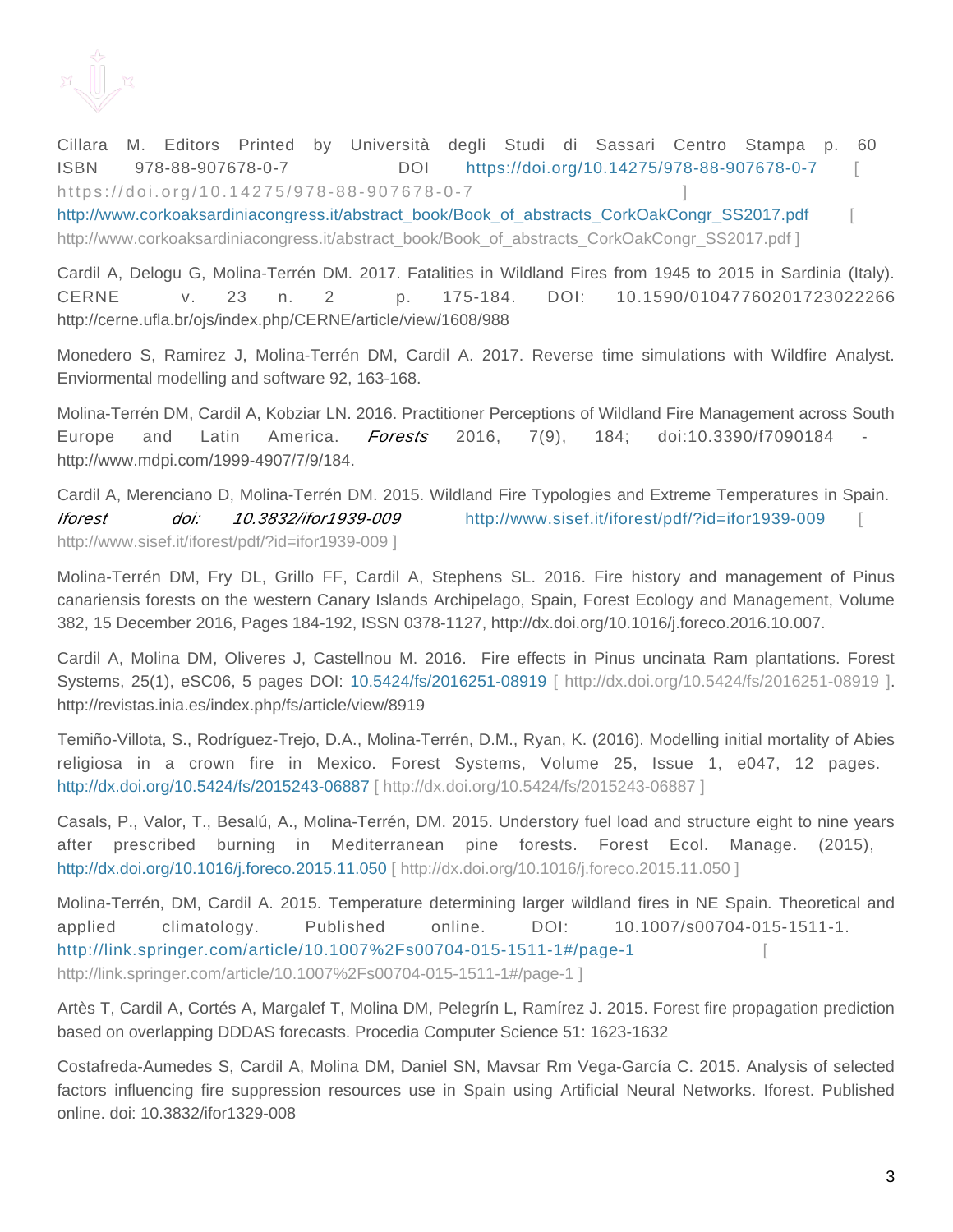

Alcasena FJ, Salis M, Ager AA, Arca B, Molina D, Spano D. 2014. Assessing landscape scale wildfire exposure for highly valued resources in a Mediterranean area. Environmental Management p. DOI 10.1007/s00267-015-0448-6

Cardil A, Eastaugh CS, Molina DM. 2014. Extreme temperature conditions and wildland fires in Spain. Theoretical and applied climatology. 122: 219-228. <http://link.springer.com/article/10.1007%2Fs00704-014-1295-8>[ [http://link.springer.com/article/10.1007%2Fs00704-014-1295-8 \]](http://link.springer.com/article/10.1007%2Fs00704-014-1295-8)

Cardil A, Molina DM, Kobziar LN. 2014. Extreme temperature days and potential impacts in Southern Europe. Natural Hazards and Earth System Sciences, 14, 3005–3014. doi:10.5194/nhess-14-3005-2014 [http://www.nat-hazards-earth-syst-sci.net/14/3005/2014/ \[ http://www.nat-hazards-earth-syst-sci.net/14/3005/2014/ \]](http://www.nat-hazards-earth-syst-sci.net/14/3005/2014/)

Cardil A, Salis M, Spano D, Delogu G, Molina Terrén D. 2014. Large wildland fires and extreme temperatures in Sardinia (Italy). iForest 7: 162-169. doi: 10.3832/ifor1090-007 [http://www.sisef.it/iforest/contents/?id=ifor1090-007 \[](http://www.sisef.it/iforest/contents/?id=ifor1090-007)  [http://www.sisef.it/iforest/contents/?id=ifor1090-007 \]](http://www.sisef.it/iforest/contents/?id=ifor1090-007)

Cardil A, Molina DM. 2013. Factors Causing Victims of Wildland Fires in Spain (1980–2010). Human and Ecological Risk Assessment: An International Journal 21(1). <http://dx.doi.org/10.1080/10807039.2013.871995>[ [http://dx.doi.org/10.1080/10807039.2013.871995 \]](http://dx.doi.org/10.1080/10807039.2013.871995)

Cardil A, Molina-Terren DM. 2013. Large wildland fires in three diverse regions in Spain from 1978 to 2010. Forest Systems, 22(3) 526-534 - doi: 10.5424/fs/2013223-03899 02685 - http://revistas.inia.es/index.php/fs/article/view/3899 [\[ http://revistas.inia.es/index.php/fs/article/view/3899 \]](http://revistas.inia.es/index.php/fs/article/view/3899)

Fernandes P. Davies GM, Ascoli D, Fernández C, Francisco Moreira F, Rigolot E, Stoof CR, Vega JA, Molina DM, 2013. Prescribed burning in southern Europe: developing fire management in a dynamic landscape. Special Issue of Frontiers in Ecology and the Environment on Management of Fire-prone Landscapes http://www.esajournals.org/doi/abs/10.1890/120298 . 11: e4–e14. <http://dx.doi.org/10.1890/120298>[ [http://dx.doi.org/10.1890/120298 \]](http://dx.doi.org/10.1890/120298)

Cardil A, Molina-Terren DM Ramírez J. Vega-Gacria C. 2013 Trends in adverse weather patterns and large wildland fires in Aragón (NE Spain) from 1978 to 2010. Natural Hazards and Earth System Sciences, Nat. Hazards Earth Syst. Sci., 13, 1393-1399, 2013, <http://www.nat-hazards-earth-syst-sci.net/13/1393/2013/nhess-13-1393-2013.pdf>[ [http://www.nat-hazards-earth-syst-sci.net/13/1393/2013/nhess-13-1393-2013.pdf \]](http://www.nat-hazards-earth-syst-sci.net/13/1393/2013/nhess-13-1393-2013.pdf)

Molina, DM, Cardil, A. 2012. Trends in number and area of large fires in Spain (from 1978 to 2009). "Modelling Fire Behaviour and Risk", Eds: D. Spano, V. Bacciu, M. Salis, C. Sirca. Sassari, Italy. ISBN: 978-88-904409-7-7. p.166-173 - doi 10.1186/1750-0680-2-12 [http://desa.uniss.it/Modelling%20Fire%20Behaviour%20and%20Risk.pdf \[](http://desa.uniss.it/Modelling%20Fire%20Behaviour%20and%20Risk.pdf) [http://desa.uniss.it/Modelling%20Fire%20Behaviour%20and%20Risk.pdf \]](http://desa.uniss.it/Modelling%20Fire%20Behaviour%20and%20Risk.pdf)

Eastaugh CS and Molina DM 2012. Forest road and fuelbreak siting with respect to reference fire intensities. **Forest** Systems 21(1):153-161. doi: 10.5424/fs/2112211-12232 [http://revistas.inia.es/index.php/fs/article/view/2931/1646 \[ http://revistas.inia.es/index.php/fs/article/view/2931/1646](http://revistas.inia.es/index.php/fs/article/view/2931/1646) [\]](http://revistas.inia.es/index.php/fs/article/view/2931/1646)

[http://revistas.inia.es/index.php/fs \[ http://revistas.inia.es/index.php/fs \]](http://revistas.inia.es/index.php/fs)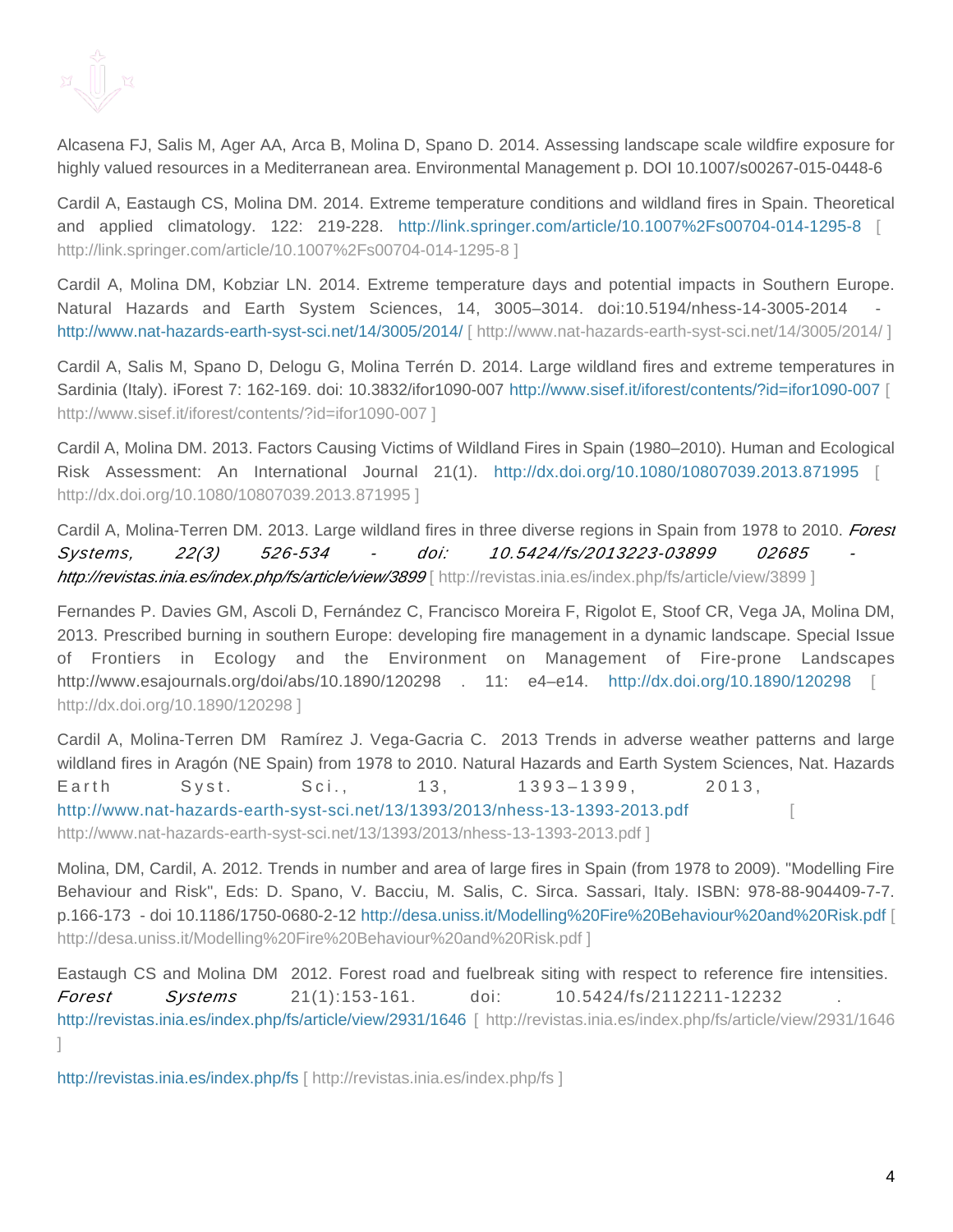

EASTAUGH, C. & MOLINA DM. 2011. Forest road networks: metrics for coverage, efficiency and convenience. Australian Forestry 2011 Vol. 74 No. 1 pp. 54–61. <http://www.forestry.org.au/ifa/c/c2-ifa.asp>[ [http://www.forestry.org.au/ifa/c/c2-ifa.asp \]](http://www.forestry.org.au/ifa/c/c2-ifa.asp)

Pons-Andres E., Molina D.M. 2007. Método para la prevención de riesgos laborales de las quemas controladas y los contrafuegos. Fundación MAPFRE, Madrid. MAPFRE SEGURIDAD 105:: 33-44

Molina, D.M., Blanco, J,, Grillo, F.F., Cabré, M.M., Gomes, M., Fababú, D.D. 2007. Integrating objectives, methodologies, linkages and first results on wildland fire propagation in the Fire Paradox. Deliverable D13.3-1, April 2007 (www.fireparadox.org, http://ec.europa.eu/research/fp6)

Molina, D.M., Castellnou, M., Blanco, J, Grillo, F.F. 2007. First assessment on suppression fire demonstration sites: a number of identified locations where forest managers and fire managers have agreed and planned actions involving backfiring to suppress an eventual fire responding to a given LWF (large wildland fire) type. Deliverable D9.2-1, April 2007 (www.fireparadox.org, http://ec.europa.eu/research/fp6)

Molina, D.M., Fababú, D.D., Grillo, F.F., García, D., Arévalo, J.R. 2007. Uso del fuego prescrito para establecer cortafuegos sombreados: caso de estudio de Gran Canaria - Prescribed fire use to establish shaded fuel breaks: case studies in Gran Canaria, Spain. IV International Wildland Fire Conference, Seville, Spain

Molina, D.M., Galán, M., Fababú, D.D., García, D., Mora, J.B. 2007. Prescribed fire use for cost effective fuel management in Spain. IV International Wildland Fire Conference, Seville, Spain

Molina, D.M., Martínez, E.R., García, D., Grillo, F.F. 2007. Wildland Fire Analyst: a needed job position and the required education and training. IV International Wildland Fire Conference, Seville, Spain

Molina, D.M., Pons, E., García, D., Blanco., J. 2007. Job hazard abatement actions in both fuel management and suppression operations in Gran Canaria (Insular SW Spain) wild lands. IV International Wildland Fire Conference, Seville, Seville, Seville, Sextement of the Sextement of Sextement and Sextement of Sextement and Sextement and Sextement and Sextement and Sextement and Sextement and Sextement and Sextement and Sextement and Sextement an

Molina, D.M., Goldammer, J.G., Loureiro, C., Castellnou., M., Vega, J.A., Delogu, G., Rigolot, E., Defossé, G., Kunst, C., de Ronde, C., Abdelmoula, K., Sesbou., A. 2007. A network of prescribed fire demonstration sites for Europe, Africa and Argentina. IV International Wildland Fire Conference, Seville, Spain

Molina, D.M., Castellnou, M., Botelho, H., Vélez, R., Goldammer, J. 2007. Sharing expertise and training in Wildland Fire Management across Europe and elsewhere. IV International Wildland Fire Conference, Seville, Spain

Moyano, A., Miralles, M., Molina, D.M. 2007. Plan de gestión de fuegos de la zona periurbana de Tarragona, Cataluña, España. IV International Wildland Fire Conference, Seville, Spain

Lázaro, A., Herrero, G., Montiel, C., Molina, D.M. 2007. Organización de la defensa contra incendios forestales en el Estado de las Autonomías: el caso español. IV International Wildland Fire Conference, Seville, Spain

Fababú, D.D., Grillo, F., García-Marco, D., Molina-Terrén, D.M. 2007. "Caracterización de las quemas prescritas en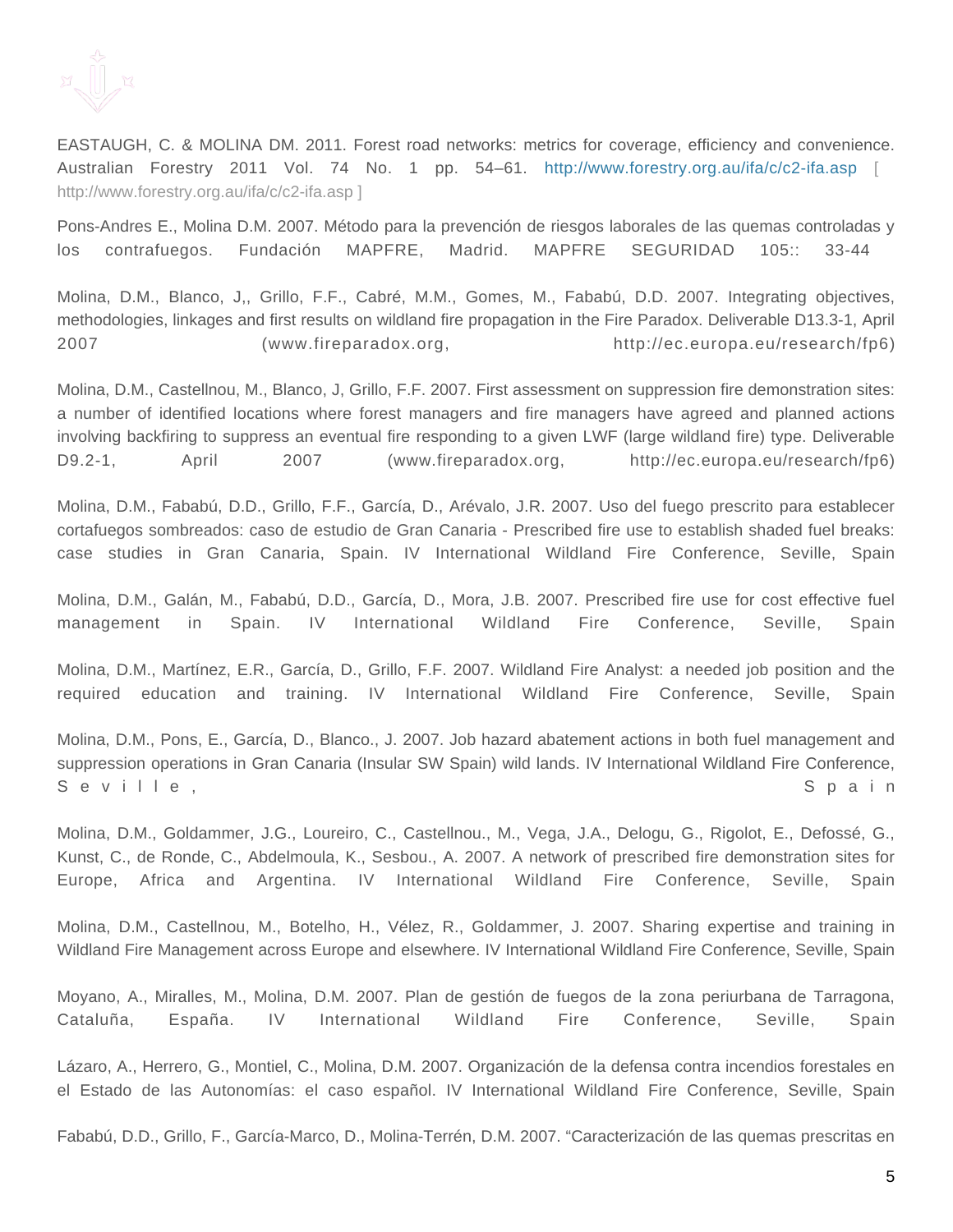

Gran Canaria. Valoración de 5 años de experiencia" Revista incendios forestales.

Molina-Terren, D.M., Martinez-Lopez, E.R., Garcia-Marco, D. 2006. Farsite simulations for cost-efficient wildland fire planning: Case studies in Spain. Proceedings of V International Conference on Forest Fire Research held in Figueira de Foz (Portugal). D. X. Viegas (Ed.). Forest Ecology and Management 234S (2006) S217.

Molina-Terrén, D.M., Martínez-López, E.R., García-Marco, D. 2006. Farsite Simulations For Cost-Efficient Wildland Fire Planning: Case Studies In Spain, 13p. V International Conference on Forest Fire Research, D. X. Viegas (Ed.), 2 0 0 6

Pons-Andres, E., Molina-Terren, D.M. 2006. Job Hazard Abatement Actions In Both Prescribed Fire And Backfire Operations In Gran Canaria (Insular SW Spain), 15p. V International Conference on Forest Fire Research, D. X. Viegas (Ed.), 2006

Molina, D.M., Grillo-Delgado, F., García-Marco, D. 2006. Uso del fuego prescrito para la creación de rodales cortafuegos: estudio del caso "Las Mesas de Ana López", Vega de San Mateo, Gran Canaria, España. Invest Agrar: Sist Recur For (2006) 15(3), 271-276, Madrid

Molina, D., Lampin, C., Jappiot, M. 2006. EUFIRELAB: Recommendations for up-dating the relevant European regulations (in wildland fire management). D-05-04. Deliverable D-05-04 17p.

Marzano, R., Bovio, G., Guglielmet, E., Deshayes, M., Lampin, C., Salas, J., Martínez, J., Molina, D., Geronimo, N., Carrega, P., Fox, D., Saate, S., Vayreda, J., Martín, P., Martínez, J., Vilar, L., Conese, C., Bonora, L., Tsakalidis, S., Gitas, I., Karteris, M, 2006. EUFIRELAB: Wildland fire danger and hazards: a state of the art, final version. D - 0 8 - 0 7 . C = 0 8 - 0 7 . C = 0 8 - 0 7 . C = 0 8 - 0 7 . C = 0 8 - 0 7 . C = 0 8 - 0 7 . C = 0 8 - 0 7 . C = 0 8 - 0 7 . C = 0 8 - 0 7 . C = 0 8 - 0 7 . C = 0 8 - 0 7 . C = 0 8 - 0 7 . C = 0 8 - 0 7 . C = 0 8 - 0 7

Martin, P., Bonora, L., Conese, C., Lampin, C., Martínez, J., Molina, D., Salas, J, 2005. Towards methods for investigating on wildland fire causes. D-05-02. Deliverable D-05-02; 58p.

Camia, A., Guglielmet, E., Bovio, G., Deshayes, M., Lampin, C., Salas, J., Martínez, J., Molina, D., Carrega, P., Fox, D., Berolo, W., Sabaté, S-, Vayreda, J., Martín, P., Martínez, J., Conese, C., Bonora, L., Karteris, M., Mallinis, G., Sergiopoulus, I., Gitas, I. 2004. EUFIRELAB: Euro-Mediterranean Wildland Fire Laboratory, a « wall-less » Laboratory for Wildland Fire Sciences and Technologies in the Euro-Mediterranean Region. Wildland Fire Danger and Hazards: a State of the Art. D-08-02. Deliverable D-08-02

Lampin, C., Molina, D., Martin, P., Caballero, D. 2004. EUFIRELAB: Euro-Mediterranean Wildland Fire Laboratory, a « wall-less » Laboratory for Wildland Fire Sciences and Technologies in the Euro-Mediterranean Region. The Interest of Socio-Economical Sciences in Wildland Fires: a State of the Art. D-05-01. Deliverable D-05-01, 37p

Allgöwer, B., Calogine, D., Camia, A., Cuiñas, P., Fernandes, P., Francesetti, A., Hernando, C., Kötz, B., Koutsias, N., Lindberg, H., Molina, D., Morsdorf, F., Ribeiro, L.M., Rigolot, E., Séro-Guillaume, O. 2004. EUFIRELAB: Euro-Mediterranean Wildland Fire Laboratory, a « wall-less » Laboratory for Wildland Fire Sciences and Technologies in the Euro-Mediterranean Region. Methods for Wildland Fuel Description and Modelling: A State of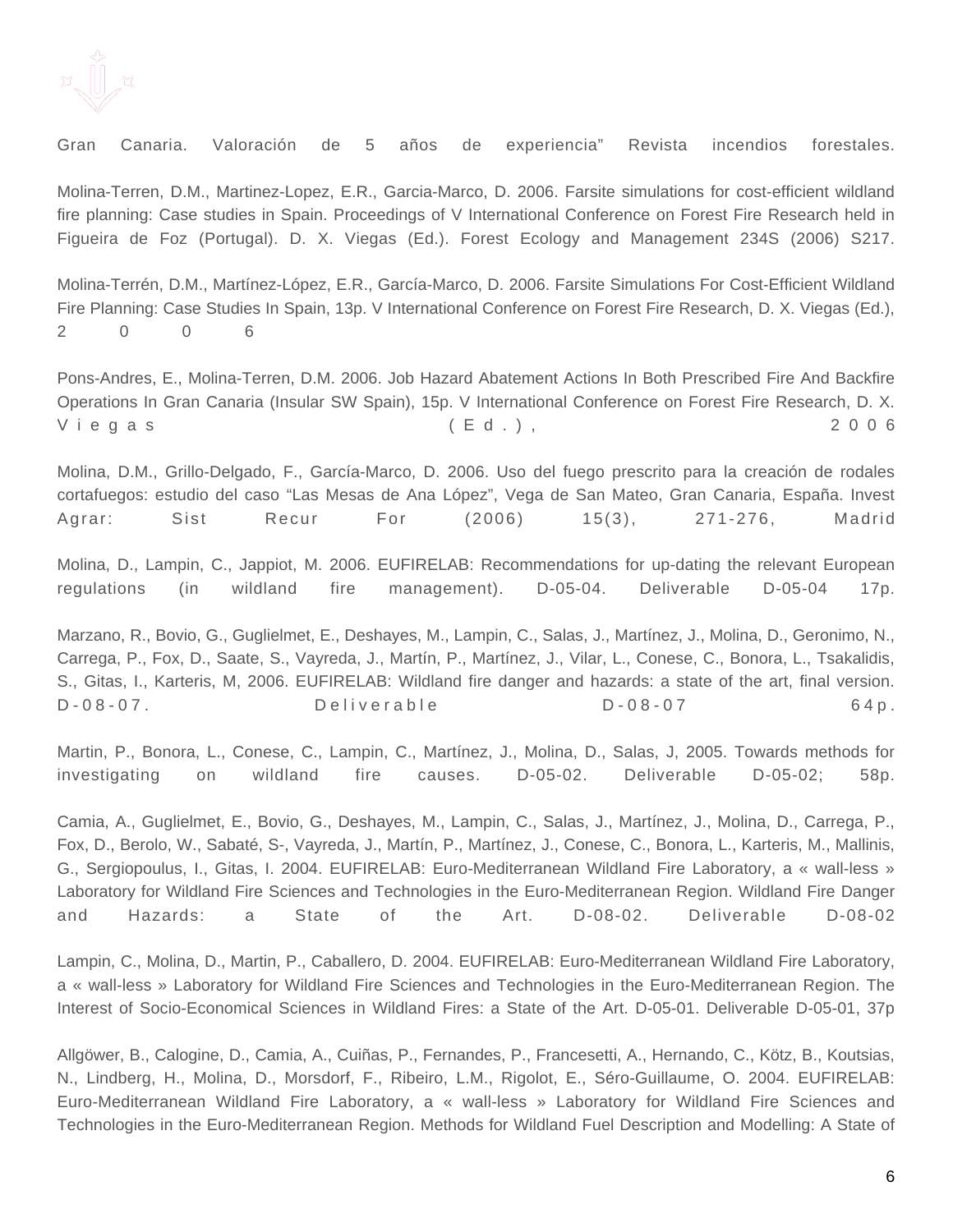

| the | Art. D-02-01 | Deliverable D-02-01, |  | 51p, PIF 2004-06 |
|-----|--------------|----------------------|--|------------------|
|     |              |                      |  |                  |

Botelho, H., Fernandes, P., Rigolot, E., Rego, F., Guarneri, F., Binggelli, F., Vega, J.A., Prodon, R., Molina, D., Gouma, V., Leone, V. 2002. Main outcomes of the Fire Torch Project : a management approach to prescribed burning in mediterranean Europe. 4. International Conference on forest fire research / 2002 Wildland fire safety summit, Luso (PRT), 2002/11/18-23; PIF 2002-13, feu=5243

Botelho, H.S., Molina, D.M., Rigolot, E., Rego, F., Guarneri, F., Binggelli, F., Vega, J.A., Fernandes, P., Fons, R., Gouma, V., Leone, V. 1999. FIRE TORCH: An European project to improve prescribed burning knowledge and use. . Joint Fire Science Conference and Workshop / Crossing the Millennium: Integrating Spatial Technologies and Ecological Principles for a New Age in Fire Management, 15th –17th June 1999, Grove Hotel, Boisa, USA.

Bardaji, M., Molina, D.M. 1999. Incendios Forestales En España: Regiones Noroeste, Interior Y Litoral Mediterraneo. This study groups Spanish mainland provinces in three regions: Northwest (NW), Mediterranean Coast (LM) and Interior (IP) aimed to explain if there are differences in today's (decade 1986-95) wildland fire r e g i m e s .

Molina, D. 1997. Origins of Arson in Northwestern Spain. http://www.fs.fed.us/fire/fmt/index.html Founded in 1936, Fire Management Today has served the wildland fire community for more than 60 years as a clearinghouse for new techniques, technologies, and ideas. It has provided a forum open to anyone with anything useful to share with other wildland fire professional. In the process, the journal has not only facilitated information exchange, but also helped build a common history and culture in the wildland fire community.

Molina, D. 1994. Wildfires and reforestation in common lands in northwestern Spain: or the struggle for local control of natural resources. II International Conference on Forest Fire Research; Coimbra; 21/24 November 1994; Vol 1, p p . 8 5 - 9 4

Molina, D., Bardaji, M. 1998. Forest fuel and fire behavior in planning and control: similarities and differences. III International Conference on Forest Fire Research; 14th Conference on Fire and Forest Meteorology; Luso; 16/20 N o v e m b e r  $r = 1998$ ;  $V = 2$ , pp. 2595-2604

Bardaji, M., Molina, D., Castellnou, M. 1998. Probability of large fires: structural & meteorological components. III International Conference on Forest Fire Research; 14th Conference on Fire and Forest Meteorology; Luso; 16/20 N ovember 1998; Vol 1, pp. 959-974

Castellnou, M., Bardaji, M., Cedo, J., Molina, D. 1998. Feor & Firefoc : enhancing wildland fire progression simulators. III International Conference on Forest Fire Research; 14th Conference on Fire and Forest Meteorology; Luso; 16/20 November 1998; Vol 1, pp. 901-905

Botelho, H., Fernandes, P., Rigolot, E., Vega, J., Rego, F., Molina, D., Prodon, R., Leone, V., Gouma, V., Guarneri, F., Binggelli, F , 1999. FIRE TORCH: Towards improved prescribed burning knowledge and use in Europe. International Symposium Forest fires: needs and innovations. A Delfi action, November 18-19, Athens, Greece; 1 3 7 - 1 4 1 ; P I F 1 9 9 9 - 1 3